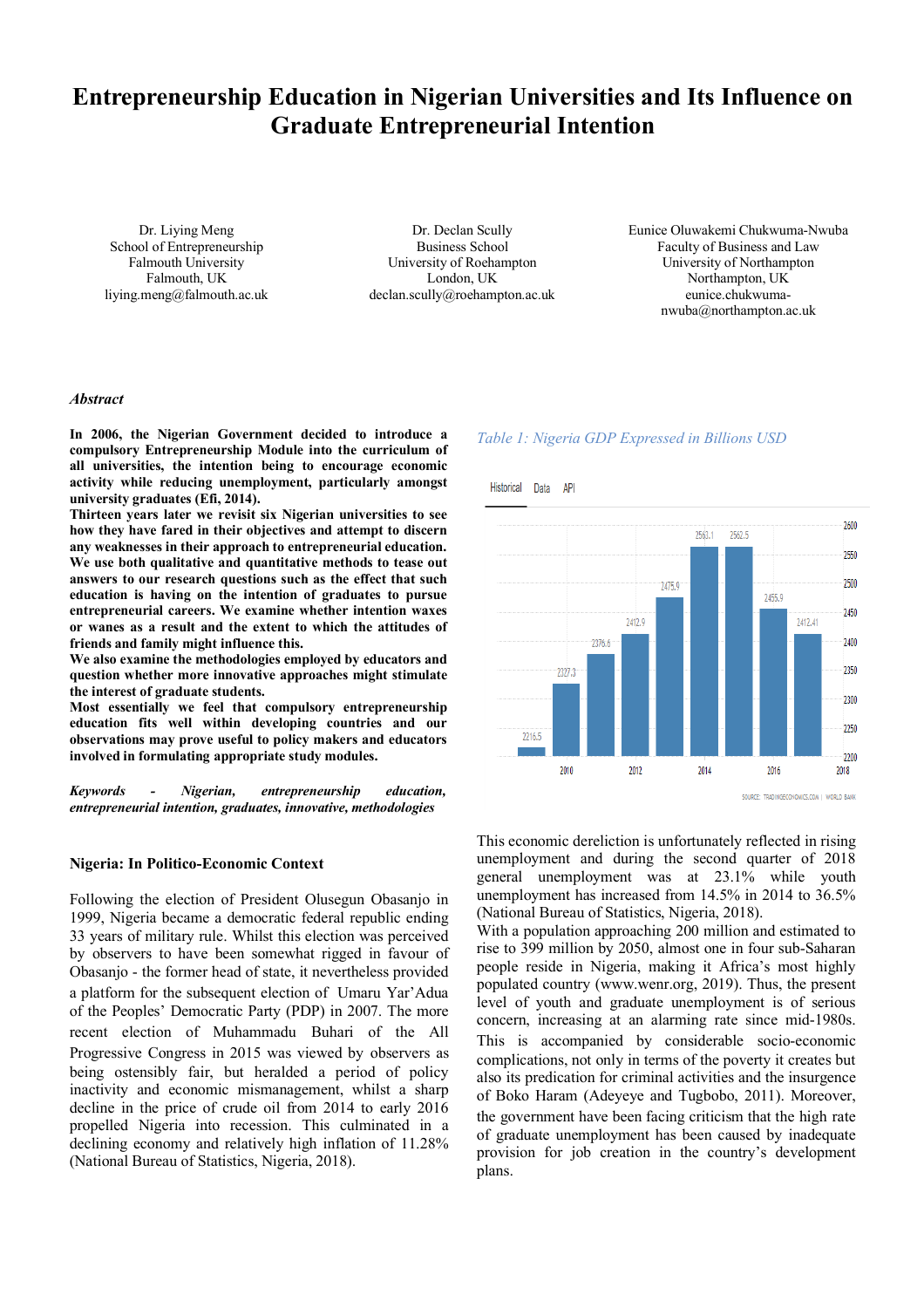In spite of the economic downturn, Nigerian policy makers have not been oblivious to the consensus that entrepreneurship is an essential component and key driver of economic growth, international competitiveness, and innovation (Wong, *et al.* 2005; Başçi and Alkan, 2015).

Consequently, in 2002 the Nigerian government directed that entrepreneurship education be inserted into the university education curriculum as a compulsory module for all undergraduates (NUC 2011) in an effort to address graduate unemployment issues (Aliu, 2008; Adejimola and Tayo-Olajubutu, 2009; Yahya, 2011) while also providing economic benefits from entrepreneurial activity. The primary objective of this directive is to produce enterprising individuals who will generate jobs instead of seeking them.

Despite the launch of this and other initiatives, policy makers still find it difficult to effectively resolve or reduce graduate unemployment (ILO, 2011). Some of the attempts of government include the launch of the National Directorate of Employment (NDE), National Poverty Eradication Programme (NAPEP), Small and Medium Enterprises Development Agency of Nigeria (SMEDAN) among others.

This revelation suggests a line of enquiry regarding the effectiveness of Nigeria's entrepreneurship education programmes in encouraging graduate students to explore potential business opportunities. Might any lack of enthusiasm be due to the quality of teaching or could it be directed at the methodologies employed in teaching the subject?

It also questions whether students who undergo such programmes have an intention to pursue entrepreneurial activities and whether this is strengthened or weakened in the transition from under-graduate to graduate. In the final analysis are the entrepreneurship education programmes in Nigerian universities sufficiently stimulating to induce graduates to pursue entrepreneurial opportunities?

Ultimately we ideally need to examine present implementation strategies and propose methodologies and mechanisms whereby present practices may be improved to the betterment of entrepreneurship programmes and their graduates.

## **Entrepreneurial Intention**

In considering entrepreneurial intentions and attitudes we should perhaps ponder the reason people choose entrepreneurial paths and the extent to which the choice is voluntary (Dawson and Henley, 2012). Different factors are reasoned to be responsible for the choice of entrepreneurial path, some of which are believed to be learnable and associated with the perception of the individual. Hence, galvanizing these variables becomes essential to the promotion of entrepreneurship (Law and Breznik, 2017).

In the same vein, entrepreneurial attitudes both at individual and societal levels are thought to explain how entrepreneurial intentions are formed. Equally, entrepreneurial decisions are influenced and conditioned by personal or family characteristics, as well as social-cultural attitudes towards entrepreneurship (Bosma and Schutjens, 2011). The presence of entrepreneurial attitude in a society can be indicative of a broad cohort of active entrepreneurs. In this sense an entrepreneurial community could feature people with positive attitudes towards entrepreneurial activities despite lacking institutional support or other infrastructures that start-ups typically depend on.

Entrepreneurial attitudes, occur at both micro and macro levels and the macro level entrepreneurial attitude exerts influence on the micro (individual) level attitude. Arguably, entrepreneurial attitude at the macro level could be the specific cultural attitude component that reflects persistent beliefs, norms and values of a group of people (Bosma and Schutjens, 2011) and thus suggests that culture is possibly indispensable in the development of positive attitude towards entrepreneurial intention.

A study in Macedonia and Slovenia among business school students indicated that many of the student that had entrepreneurs in their families planned to either establish businesses in the future or were already running their businesses (Diegoli *et al*., 2014). This suggests that having an entrepreneur family member could nurture positive attitudes towards entrepreneurship. Similarly, it is thought that the more positive a person's attitude towards risktaking, the more the tendency towards self-employment (*op. cit*). Given the importance of attitude to intention formation, there is a perceived need to examine the level of entrepreneurial attitudes stimulated in Nigerian graduates to determine the elements in the curriculum that require improvement, or need to be incorporated in order to enhance the development of graduates' entrepreneurial attitudes.

To measure the elements that influence intention, Gird and Bagraim (2008) proposed four additional elements to the theory of planned behaviour (TPB) in order to deduce its theoretical adequacy. This study subsequently demonstrated that of the four factors – situational, demographic, personality traits and prior experience, only prior experience of entrepreneurship made a significant contribution to the predictive ability of TPB.

The insignificant outcomes from the other three factors might not necessarily be assumed to have no predictive ability but rather as having limited predictive ability or low explanatory capacities (Liñán, *et al*., 2002; Krueger, *et al.,* 2000; Reynolds, *et al*., 1997; Robinson, *et al.,* 1991) which in some instances could very well be context related. Thus, when similar factors affect entrepreneurship in different countries, these factors are not likely to be equivalent across all, and regional variations might result in diverse research outcomes.

The entrepreneurial attitude of individuals is said to be encapsulated by a combination of the perception of start-up opportunities, fear of failure and the knowledge and skills required for setting up businesses (Bosma and Schutjens, 2011). The values of people differ and their capabilities, preferences and ability to see opportunities are thought to influence their decisions to engage in entrepreneurial activities (Bosma and Schutjens, 2011). In this sense, the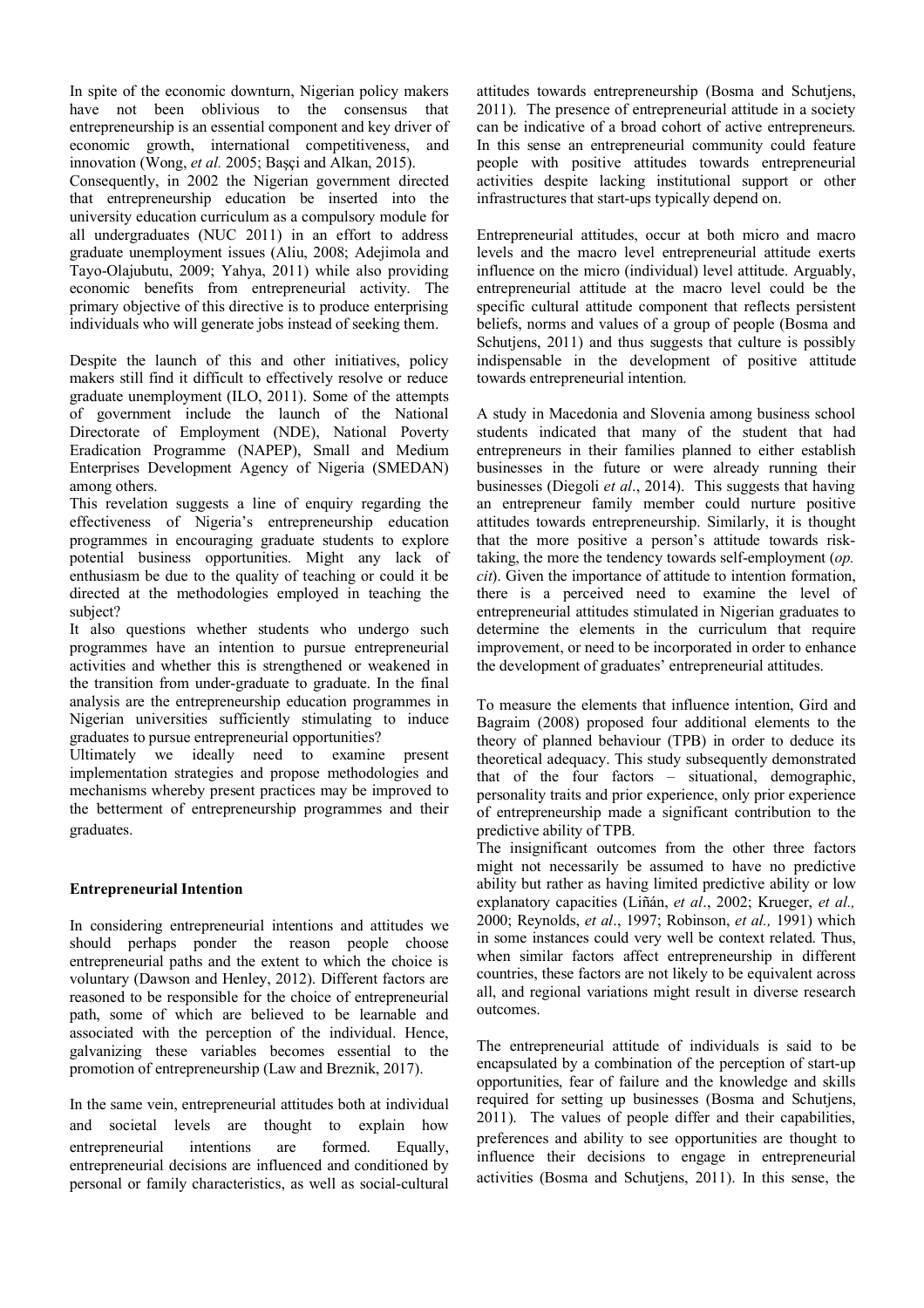way an individual feels towards a behaviour largely affects the disposition to the behaviour.

Despite the role of entrepreneurship in economic growth and the fact that positive attitude drives entrepreneurship, attitudes towards entrepreneurship are generally accepted to significantly vary across different nations (Bosma and Schutjens, 2011). Consequently, the ability to positively influence such a disposition would appear important to entrepreneurship which tends to depend on a societal acceptance or otherwise of entrepreneurship. In view of the differences in attitude towards entrepreneurship in diverse countries, it is important to contextualize this in developing countries such as Nigeria where there are limited studies, knowledge and understanding of this perspective.

It is thought that positive entrepreneurial attitudes are crucial for a strong market economy is essential for job creation and economic restoration (Jackson and Rodkey, 1994; Hisrich and Peters, 1998; Jones, *et al*., 2017). Indeed, Jackson and Rodkey (1994) went on to say that entrepreneurial activities are characterised by "the willingness to take risks and accept the possibility of failure, the perceived difficulty of starting new firms, the importance and respect accorded to new and small firms and their owners, and the socialization children are likely to receive from their parents".

Zhang *et al.* (2017) who investigated the entrepreneurial intention of university students, found that subjective norm (i.e., the perceived social pressure to perform or not perform a behaviour) was positively related to entrepreneurial intention, whereas personal attitude had no significant impact. This observation suggests the importance of the subjective norm dimension as a determinant of the likelihood that an individual will become an entrepreneur (Misoska *et al*. 2016). Moreover, it signifies a positive relationship between subjective norm and entrepreneurial intention.

With regards to the failure of personal attitude to generate a positive impact on entrepreneurial intention, Zhang *et al.* (2017) posit that it may indicate a lack of entrepreneurial experience by the students. A low or insignificant attitude score is thought to be less likely to generate intention towards a behaviour and less likely to lead to action.

Lastly, it is important not to consider necessity and associated poverty as a driving factor, although it is difficult to delineate the extent to which people are either pulled or pushed towards entrepreneurship. Nevertheless, studying emerging economies, particularly those recovering from economic crises, could offer the mechanisms by which entrepreneurship can be used to make such economies more resilient (Dawson and Henley 2012; Williams and Volery 2014). Having this understanding in relation to Nigeria is important, not only to determine what drives entrepreneurship, but also to comprehend the mechanism for increasing entrepreneurship and correspondingly reducing graduate unemployment.

## **The Nigerian Study**

Our Nigerian survey questionnaire targeted an initial population of 588 graduates and 588 undergraduates, of

which 69.6% and 68.4% of responses (i.e., 409 and 402) were deemed to be usable. The recipients were drawn from a sample of first year university students and fresh university graduates from the same 6 universities. In addition to the survey questionnaires, interviews were conducted with the respective tutors regarding their programme implementation strategies.

## *Table 2: Graduate Respondents Demographic Characteristics (n=409)*

| Var           | Category       | Freq | $\frac{0}{0}$ |
|---------------|----------------|------|---------------|
| Gender        | Female         | 240  | 58.7          |
|               | Male           | 169  | 41.3          |
| Age Group     | 25 and below   | 277  | 67.7          |
|               | 26-30          | 100  | 24.4          |
|               | $31 - 35$      | 15   | 3.7           |
|               | 36-40          | 12   | 2.9           |
|               | 41 and above   | 5    | 1.2           |
| Marital       | Married        | 87   | 21.3          |
| <b>Status</b> | Single         | 322  | 78.7          |
| Course of     | Arts and SS    | 123  | 30.1          |
| Study         | Business, Ed., |      |               |
|               | Man. Science   | 100  | 24.4          |
|               | Sciences, IT,  |      |               |
|               | Engineering    | 186  | 45.5          |
| University    | 01             | 61   | 14.9          |
|               | 02             | 86   | 21.0          |
|               | 03             | 85   | 20.8          |
|               | 04             | 87   | 21.3          |
|               | 05             | 44   | 10.8          |
|               | 06             | 46   | 11.2          |
| Have at       | Yes            | 226  | 55.3          |
| least one     | N <sub>0</sub> | 183  | 44.7          |
| entrepreneur  |                |      |               |
| parent        |                |      |               |
| Geo-          | NorthCentral   | 164  | 40.1          |
| Political     | North East     | 10   | 2.4           |
| Zone          | North West     | 24   | 5.9           |
|               | South East     | 66   | 16.1          |
|               | South South    | 39   | 9.5           |
|               | South West     | 106  | 25.9          |

From our literature review we subsequently identified that personal attitude, subjective norm, cultural values and entrepreneurial intention are major components in the prediction of entrepreneurial activity among Nigerian university graduates. These therefore suggested a principal focus for our enquiry along with cataloguing the implementation strategies that are lacking or inadequate and those needing inclusion or improvement. This accentuated the importance of determining the qualities of those who should teach on the programme given the level of practicality and diverse methodologies required.

#### *Personal Attitude (PA)*

Five (5) items were used to measure attitude towards entrepreneurship.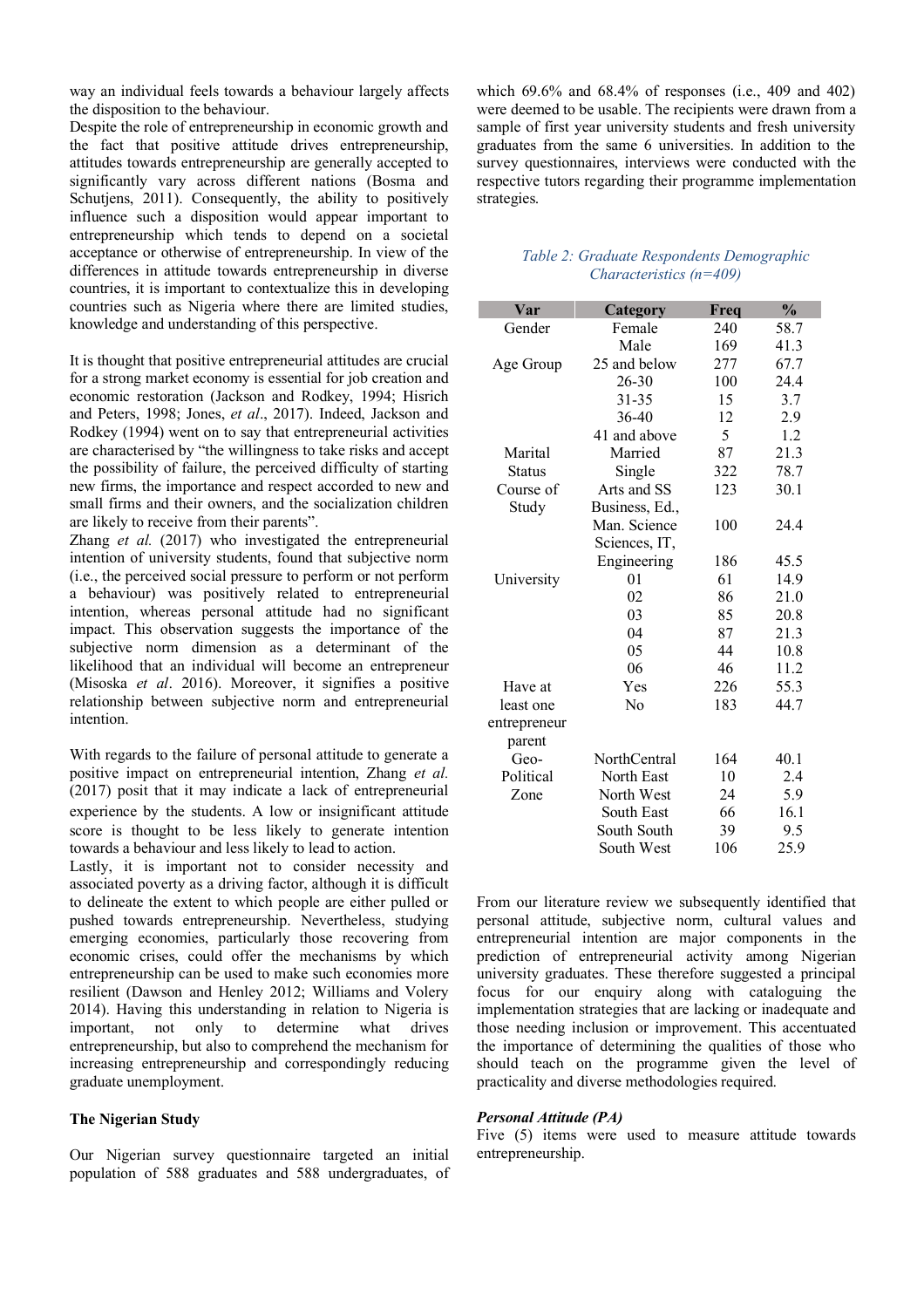- Being an entrepreneur implies more advantages than disadvantages to me (BEA)
- A career as an entrepreneur is totally attractive to me (CETA)
- If I had the opportunity and resources, I would love to start a business (ORB)
- Being an entrepreneur would give me great satisfaction (BEGS)
- Amongst various career options, I would rather be an entrepreneur (AOE)

The statement "amongst various career options, I would rather be an entrepreneur" (PA5) has the lowest mean score of 3.95". Table 3 shows that all items were well rated, which is an indication that overall, the participants have positive attitudes towards entrepreneurship. The lowest rating of 3.95 is more than half of the highest rating that may be deducted from a 7 point Likert scale.

#### *Table 3: Descriptive Statistics of Measured items*

| Questionnaire                     | Mean             | <b>Standard</b>  | Rank           |  |  |  |
|-----------------------------------|------------------|------------------|----------------|--|--|--|
| <b>Item</b>                       | <b>Statistic</b> | <b>Deviation</b> |                |  |  |  |
| <b>Personal Attitude</b>          |                  |                  |                |  |  |  |
| PA1 (BEA)                         | 5.74             | 1.635            | 3              |  |  |  |
| PA2 (CETA)                        | 5.54             | 1.670            | 4              |  |  |  |
| PA3 (ORB)                         | 6.04             | 1.348            | $\mathbf{1}$   |  |  |  |
| PA4 (BEGS)                        | 5.82             | 1.373            | $\mathbf{2}$   |  |  |  |
| PA5 (AOE)                         | 3.95             | 2.048            | 5              |  |  |  |
| <b>Subjective Norm</b>            |                  |                  |                |  |  |  |
| SN1 (FRA)                         | 5.14             | 1.693            | 3              |  |  |  |
| SN2 (FAA)                         | 5.50             | 1.604            | 1              |  |  |  |
| SN3 (COA)                         | 5.26             | 1.631            | 2              |  |  |  |
| <b>Cultural Values</b>            |                  |                  |                |  |  |  |
| $CV1$ (CNE)                       | 4.53             | 2.097            | $\mathfrak{Z}$ |  |  |  |
| $CV2$ (ECW)                       | 5.28             | 1.658            | $\mathbf{1}$   |  |  |  |
| CV3 (PCEW)                        | 5.18             | 1.732            | 2              |  |  |  |
| CV4 (EHV)                         | 3.81             | 2.146            | $\overline{4}$ |  |  |  |
| <b>Entrepreneurial Intentions</b> |                  |                  |                |  |  |  |
| EI1 (DAE)                         | 5.20             | 1.775            | 5              |  |  |  |
| EI2 (MEE)                         | 5.77             | 1.374            | $\overline{2}$ |  |  |  |
| EI3 (STSB)                        | 4.85             | 1.948            | 6              |  |  |  |
| E14(DBV)                          | 5.83             | 1.464            | 1              |  |  |  |
| E15(PGE)                          | 5.35             | 1.612            | 4              |  |  |  |
| $E16$ (ISB)                       | 5.37             | 1.794            | 3              |  |  |  |

Nevertheless, the PA5 rating suggests that if the respondents have alternatives to being entrepreneurs and paid jobs are readily available, they would rather be in paid employment than engage in entrepreneurial activities. The intention to engage might therefore result from a lack of paidemployment options which some authors have termed the 'push factor. Rising unemployment and the absence of alternatives might therefore be a factor in the intention towards self-employment as Dawson and Henley, (2012) have observed.

#### *Subjective Norm (SN)*

The perception of respondents in terms of whether the significant others in their lives would want them to engage entrepreneurial activities were measured using the following items.

1. My friends would approve of my decision to start a business (FRA)

2. My immediate family would approve of my decision to start a business (FAA)

3. My colleagues would approve of my decision to start a business (COA)

The mean rating ranged between 5.14  $(\pm 1.693)$  and 5.50  $(\pm 1.604)$  indicating that respondents rated all items in this construct highly. It further suggests that the perceptions of respondents' friends, families and close acquaintances seem impactful on their entrepreneurial decisions. In the Nigerian context, this is perhaps noteworthy as prospective entrepreneurs usually rely almost solely on their significant others to obtain resources for starting business which makes the role of subjective norm important to new venture creation.

#### *Cultural Values (CV)*

The respondents' perceptions of the value that the Nigerian culture places on entrepreneurship was measured using four items.

I. The culture in my country is highly favourable to entrepreneurship (CNE)

II. Entrepreneurship is considered worthwhile in my country despite its risks (ECW)

III. Most people consider it acceptable to be an entrepreneur in my country (PCEW)

IV. The role of the entrepreneur is undervalued in my country (EHV)

As presented in table 3, the mean rating of the construct items was between 3.81 and 5.28 and indicates that CV4 is rated relatively low. In view of this rating, it is posited that this might be due to a misconception that entrepreneurial businesses are mostly trade and crafts, where such businesses are primarily set up by illiterates or, at best, secondary school graduates. University graduates may therefore consider such jobs demeaning.

Interestingly, trades and crafts are included in the course content of the GST entrepreneurship programme which is promoted at university entrepreneurship centres.

#### *Entrepreneurial Intentions (EI)*

Six (6) items were used to measure the extent of the entrepreneurial intentions of the graduates.

- [1] I am ready to do anything legal and morally acceptable to be an entrepreneur (DAE)
- [2] I will make every effort to start and run my own business (MEE)
- [3] I have seriously thought about starting my own business (STSB)
- [4] I am determined to create a business venture in the future (DBV)
- [5] My professional goal is to be an entrepreneur (PGE)
- [6] I have got the firm intention of starting a business someday (ISB)

The mean and the standard deviations are presented in Table 2. In this construct, EI4 (shaded blue) was rated highest with 5.28 mean statistic and EI3 was rated lowest (4.85). This result could indicate that although the graduates are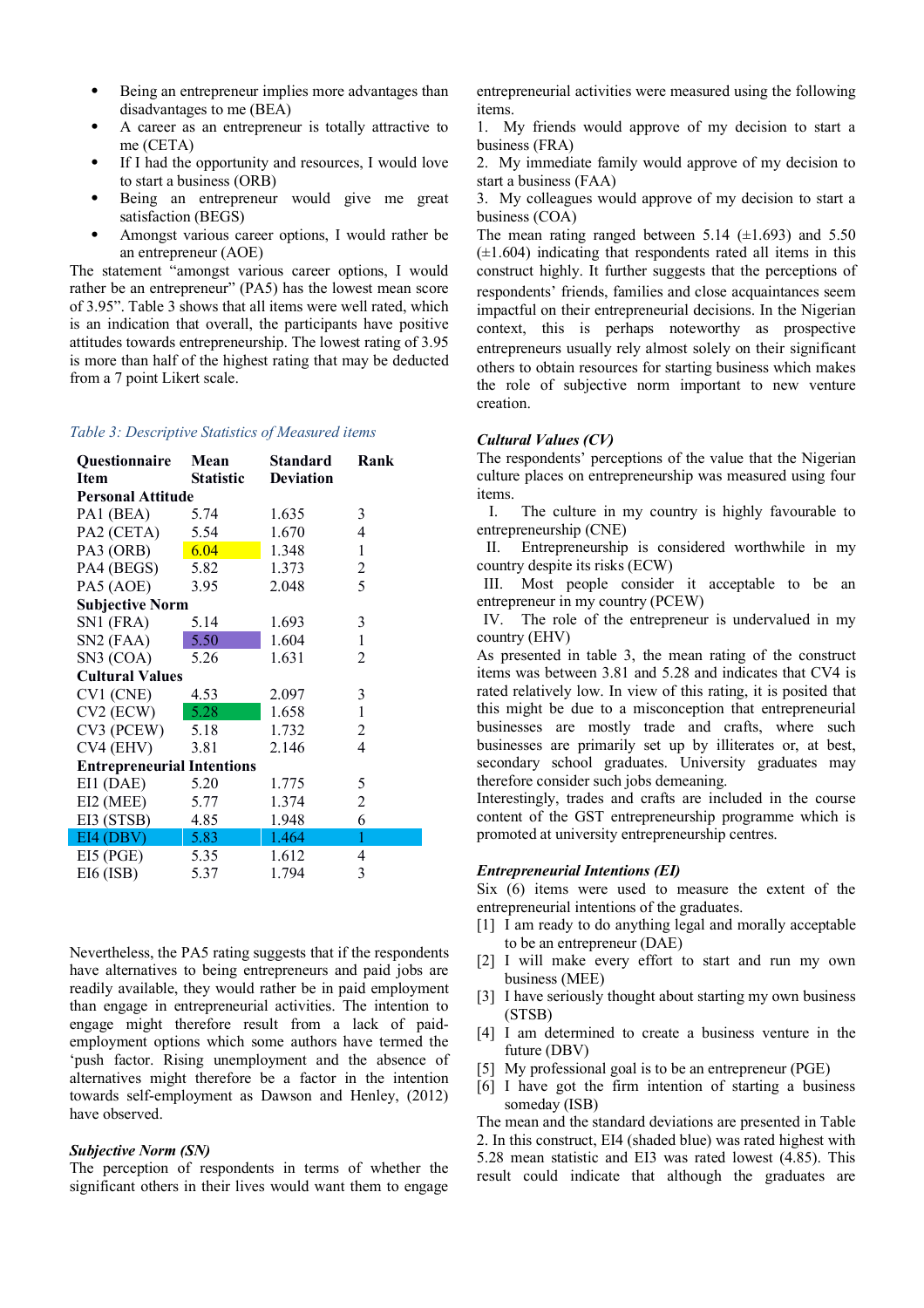determined to create business ventures in the future, they have neither given it serious thought nor accepted being an entrepreneur as their professional goal. These scenarios considered together might suggest that the programme has not had the desired influence on the graduates.

It is therefore palpable that the results from these constructs be considered in the light of existing teaching methods to determine how they might be influenced by educational programmes to thus formulate the research questions.

#### *Research Question 1*

## *What is the nature of the relationship between entrepreneurship education and graduates' entrepreneurial intentions?*

Our first hypothesis tested the direct relationship between entrepreneurship education and graduates' entrepreneurial intentions.

Whilst it is apparent that there is a statistically significant relationship between the use of traditional teaching methods and increased entrepreneurial intentions, at  $\beta = 0.146$  and a significance level of  $p = 0.023$  the effect is weak and points to an over-reliance on conventional approaches which have been found to be less effective in encouraging entrepreneurial attitudes (Bennet, 2006; Fiet, 2000; Kirby, 2004; Mwasalwiba, 2010, Neck and Green, 2011).

This corroborates the notion that traditional teaching methods tend to disregard the uncertainties, ambiguities and realities that surround entrepreneurial processes leaving participants in a state of indifference (Higgins et al., 2013).  $T$ It also suggests that learners are merely passive recipients and therefore such approaches do not result in a positive impact on participants attitude towards entrepreneurship (European Commission, 2011), thus not adequately catering for knowledge acquisition in areas such as idea generation, opportunity recognition or resource gathering (Souitaris et al., 2007).

Our second hypothesis postulated that innovative teaching methods have both direct and indirect relationships with the entrepreneurial intentions of graduates. Contrary to expectations, the results showed that there is no direct or indirect relationship between the variables. This can be explained by the fact that innovative methods were rarely applied, and although Fiet (2001) reasoned that entrepreneurship students require theory in the classroom to enable them to know what to do to be successful, Mwasalwiba (2010) and Mousa (2014) observed that pedagogies in the entrepreneurship classroom are changing from the conventional lecture approach to modern methods that are focussed on experiential learning. Thus the absence of innovative teaching methods makes learners miss out on experience-based knowledge that influences entrepreneurial action (Fayolle and Toutain, 2013). This implies that the teaching methods employed in the study context are inconsistent with pedagogies in enterprise education which are learner-based experiential and action learning techniques prescribed by Jones and Iredale (2010).

We subsequently hypothesised that innovative teaching methods have both direct and indirect relationships with the entrepreneurial intentions of graduates, but innovative methods were rarely applied.

# *Research Question 2*

*To what extent does culture influence graduates' entrepreneurial intentions?*

Next, we endeavoured to ascertain the influence of culture on graduates' entrepreneurial intentions.

It was hypothesised that cultural values have a statistically significant direct positive relationship with graduates' entrepreneurial intention but, contrary to expectations, this was not supported ( $B = 0.074$  and  $p = 0.241$ ). The result is consistent with Pruett, *et al*., (2009) who found that cultural values have modest impact on intentions, yet the indirect influences of personal attitude and subjective norm are significant, showing that the cultural values of a society can encourage or constrain entrepreneurial behaviour (Zahra, *et al*., 1999).

Thus we found strong support for the notion that the relationship between cultural values and entrepreneurial intention is strongly mediated by attitude ( $\beta$  = 0.236 and p = 0.001). The result is consistent with Liñán and Chen, (2009) who observed that culture is essential in explaining entrepreneurial intentions. Similarly, the result confirms the studies by Francisco *et al* (2013) and Krueger (2007) who separately concluded that culture is a fundamental source of deeply anchored beliefs that nurture entrepreneurship and is consequently essential for the development of entrepreneurial intentions.

## *Research Question 3*

## To what extent does personal attitude influence the *entrepreneurial intentions of Nigerian graduates?*

Our findings indicate that personal attitude directly predicts entrepreneurial intention and confirms that it is a major factor (β = 0.601,  $p = 0.001$ ). However, although at  $p = 0.001$ the significance is strong, the result of a squared multiple correlation shows that personal attitude contributes only 18% (i.e.,  $\beta = 0.180$ ) of the variance in attitude to entrepreneurial intentions. This result is low in comparison to von Graevinitz *et al*. (2010) who wrote that attitudes across a variety of target behaviours explain over 50% of the variance in intentions. Similarly, we found that the expected change in attitude after completing the entrepreneurship programme did not take place and therefore does not confirm the finding of Mwasalwiba (2010) that academics are shifting their focus from new venture creation to "an attitude-changing perspective of entrepreneurship education". Thus, the low level of attitude might reasonably have implications for present practices and probably results from the primary use of traditional modes of instruction.

# *Research Question 4*

## *What influence does subjective norm have on the entrepreneurial intentions of graduates?*

The hypothesis that subjective norm has a direct influence on entrepreneurial intentions was tested and our findings (β  $=$  257 and  $p = 0.001$ ) suggest that subjective norm plays a significant role, providing strong support for the hypothesis. This has implications for the literature insofar as previous studies by Liñán and Chen, (2009) and Chen, *et al*. (1998) that used non-aggregated measures to test subjective norm have found the construct to be insignificant. However, the measures we employed in this study encompass the opinions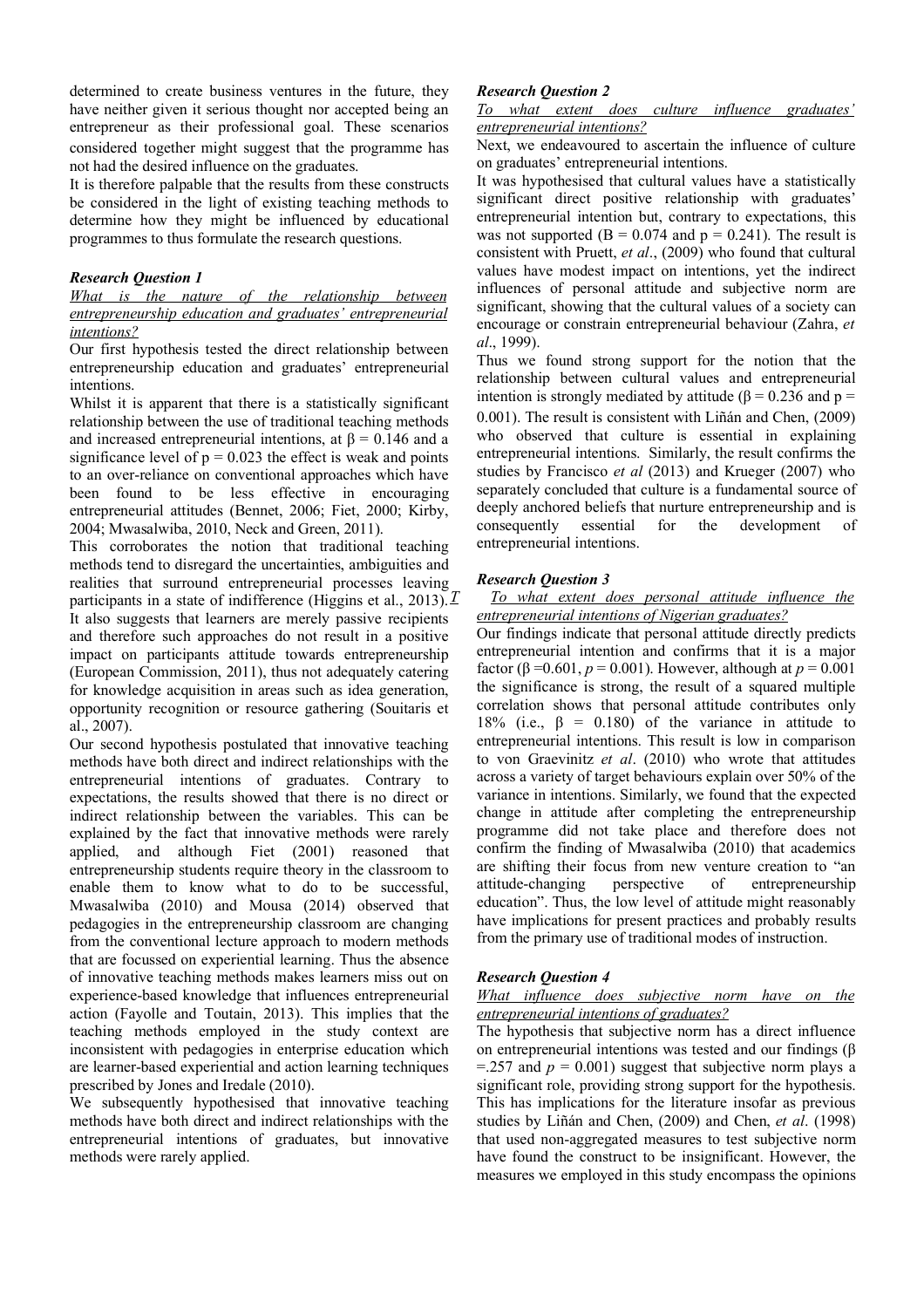of "reference people" (significant others such as friends, family and colleagues) whose perceptions, biases and attitudes about engaging in entrepreneurial activities are reflected.

This finding is particularly significant for developing countries, especially Africa in which the "reference people" often play important roles in raising resources for entrepreneurial ventures. This arguably contrasts with advanced economies where there are diverse formal sources and institutions from which potential entrepreneurs can access funds for start-ups. It could therefore imply that education for entrepreneurship in developing countries may require a substantially different approach than that in the West. Thus, entrepreneur education programmes that are designed in line with Western models might not necessarily in developing countries, because the main sources of finance for start-up businesses in Nigeria are bootstrapping (starting a business with little to no assets) and loans or help from family and friends. This is exacerbated by the cautious attitude of Nigerian commercial banks towards funding start-up projects which are regarded as high risk and the interest rates are correspondingly high. Therefore, the conditions set to access loans are practically impossible to meet by small business owners and potential entrepreneurs (Adisa, Abdulraheem and Mordi, 2014) and has all but eliminated access to affordable loans. This in turn has made family and friends the primary, and often only, source of funds for new ventures.

Thus, a policy shift away from importing and implementing Western models which is common with African governments might be desirable. Designing programmes that are customised to specific country environments or modifying the imported models to suit the importing region may be needed. Curriculum developers should perhaps, at the design stage, more actively consider the cultural and business environments in which their entrepreneurship programmes are implemented.

## **Entrepreneurial Intentions of Graduates vs Undergraduates**

The demographic variables measured in our study consisted of 7 items namely: Gender, marital status, age in years, faculty or school, location of university, state of origin and parent entrepreneurial experience (see table 2). Nigeria is divided into 6 geo-political zones and research suggests that the South-east geo-political zone and indeed the Igbos of Nigeria are the most entrepreneurial groups in Africa. In contrast, the South-west is considered the most educated. (Orugun and Nafiu, 2014; MG Modern Ghana, 2013; Olutayo, 1999). Thus, it was felt necessary to group samples based on zones to ensure representativeness.

## *Combined Descriptive Statistical Analysis*

In revisiting table 2 and comparing the demographic characteristics of graduates with those of undergraduates using univariate analysis comprising of frequency and percentages approaches, the following percentages are obtained:

Age group reveals that 91.8% undergraduates are 25 years and below, 7.2% are between 26 and 30 years. Just 0.5% of each are between 31 and 35 years and between 36 and 40

years. Conversely, 67.7% of graduates are 25 years and below; 24.4% are between 26 and 30 years, 2.9% are between 31 and 35years, 2.9% are between 36 and 40 years while 1.2% are aged 41 and above. Undergraduates comprised 51% females and 49% males, aged between 18 and 40 years. Of this group, 9.2% are married and 90.5% are single. 26.7% are in the arts and social sciences, 26.25% in Business and education and 46.9% in the Sciences. (see table 2).

Moreover, 38.6% of the undergraduates are from North central, 4% from North east, 8.5% from North west, and 14.9% from South east, South-south has 11.7% of the sample and South west has 22.4%. With regards to the graduates, 40.1% are from the North central zone, 2.4% from the North east, 5.9 from the North west, 16.1 from the South east, 9.5% from the South-south and 25.9 from the South west.

From this and other source data we endeavoured to test the hypothesis that: *the entrepreneurial intentions of the graduates will be higher than that of the undergraduates.* Thus we will deduce whether there is a difference in the entrepreneurial intentions of graduates and undergraduates. The comparison between the two groups was accomplished using the multi-group confirmatory factor analysis (MGCFA) framework in two-step structural equation modelling (SEM) as advocated by Anderson and Gerbing, 1988 and for interest is reproduced in figure 1.

## *Figure 1: Generated Structural Model from Final CFA*



The combined group analysis showed that having entrepreneurial parents influences the entrepreneurial intentions of graduates and corroborates the findings of other authors (Thompson, Asarta, Zhang and LeMarie, 2013; Lindquist, Sol and Van Praag, 2012) who posit that having an entrepreneurial parent influences the choice of entrepreneurship as a career and is the single strongest predictor of entrepreneurship. However, there is no evidence of statistical significance in other variables such as gender, age group and geo-political zone.

In contrast, geo-political zone appears statistically significant in influencing entrepreneurial intentions among undergraduates. Perhaps the influence of their place of origin becomes less important after mixing with students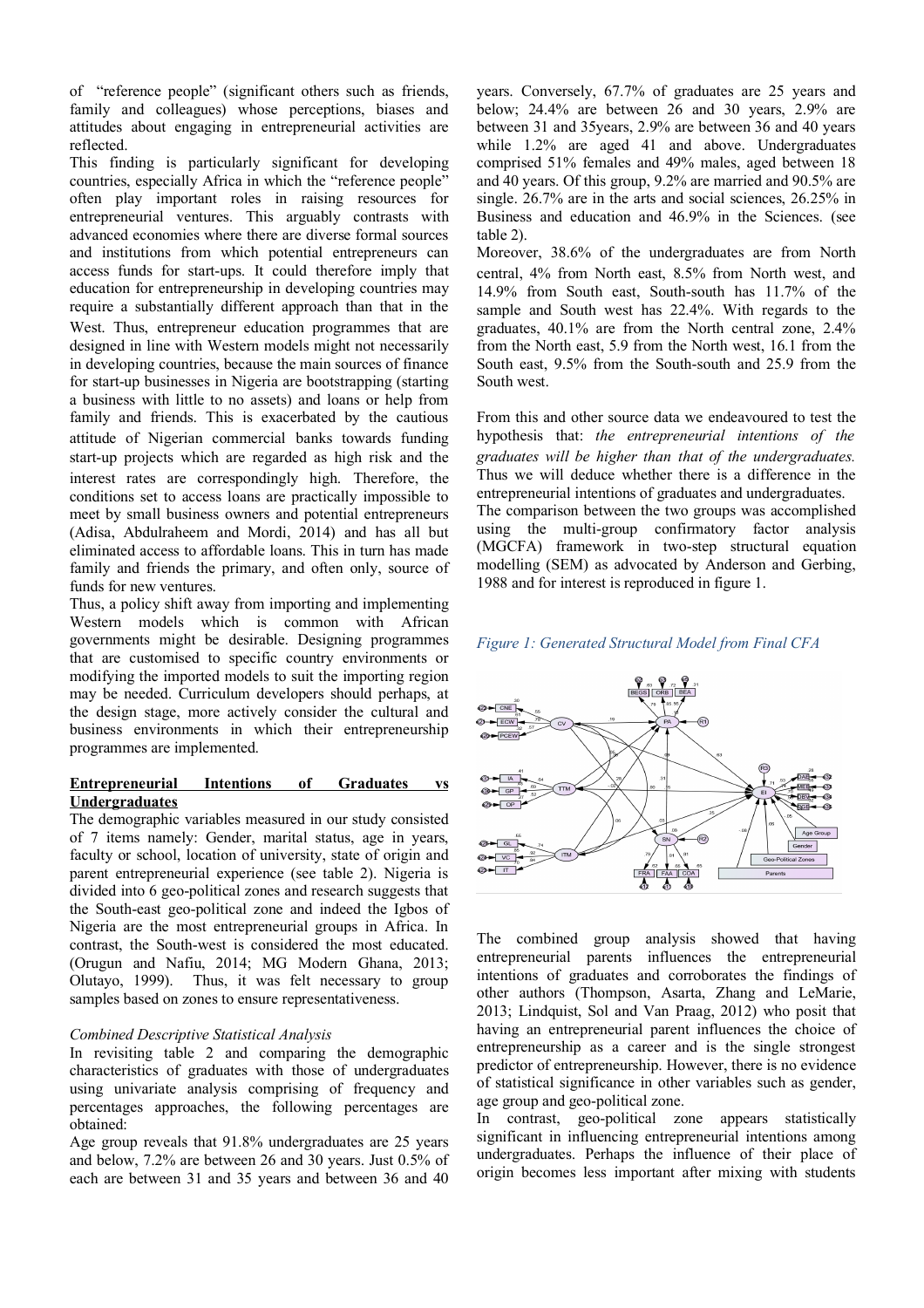from other places and having left their homes for extended periods.

However, the observation that having at least one entrepreneurial parent is an important determinant of entrepreneurial intention might provide valuable feedback to educational sponsors, policy makers and educational providers by notionally identifying those who might benefit from entrepreneurial education programmes. Placing this in perspective, 48.5% of the undergraduate respondents have at least one entrepreneurial parent while 51.2% do not. In contrast, 55.3% graduates have at least one entrepreneurial parent while 44.7% do not.

Regarding marital status, 8.5% undergraduates are married and 91.5% are single. In contrast, 21.3% of graduates are married while 78.7% are single which might suggest a further confounding variable. However, in general the findings emphasise the need for sensitivity in deploying and implementing entrepreneurial programmes while also cautioning against the notion of "one size fits all".

The full table of the group squared multiple correlation results is shown in table 4.

*Table 4: Entrepreneurial Intention Prediction in Multi-Group Analysis*

| Var       | <b>Model 1</b><br>Undergraduates |      |       | <b>Model 2</b><br><b>Graduates</b> |               |
|-----------|----------------------------------|------|-------|------------------------------------|---------------|
|           | $SMC(\beta)$                     | $\%$ | Sig   | $SMC(\beta)$                       | $\frac{6}{9}$ |
| PA        | 0.469                            | 47   | 0.001 | 0.179                              | 18            |
| <b>SN</b> | 0.349                            | 35   | 0.023 | 0.065                              | 7             |
| EI        | 0.665                            | 67   |       | 0.730                              | 73            |

Note:  $PA = Personal$  attitude;  $SN = Subjective$  norm;  $EI =$ Entrepreneurial intentions; TIM = Traditional and Innovative teaching methods

Model 1 is formulated from undergraduates' data and signifies that their attitude explains 47% of the variance of entrepreneurial intention. Subjective norm explains 35% of the variance and the overall model explains 67% of the variance of entrepreneurial intention.

Model 2 is the graduates' data, using the same variables as the undergraduates and shows that personal attitude explains 18% of the variance of entrepreneurial intention. Given the difference between the personal attitude variable of the two cohorts we might reasonably postulate that attitude reduces after exposure to entrepreneurial education, thus suggesting that it is somehow counter-productive due to attitude being an essential determinant of intention (insert TRA reference). Subjective norm explains 7% of the variance of graduate entrepreneurial intention compared to a considerable 35% in undergraduates. Perhaps this confirms our earlier assertion that as students' experiences broaden, so are they less influenced by the normative perceptions of their local communities.

Nevertheless, the negative differential between the personal attitudes of graduates compared to undergraduates might intuitively point to an aspect of their educational experience that subsequently deters them from their intention to pursue entrepreneurial careers.

Our enquiry therefore moves on to aspects of students' education with particular emphasis on the methods employed in entrepreneurial education and the relevant experiences of the educators.

## **An Insight into the Entrepreneurial Education Process**

We interviewed six educators drawn from six universities to provide a qualitative dimension to our study and endeavour to gain some insight into the entrepreneurial education process and the relevant experiences of the tutors. The first observation was that only two of the respondents, representing 33.3% of the educators, have entrepreneurial experience, which might have negative implications for the evolution of a mindset that learns from experience, is able to embrace a certain level of risk and can rebound after failure. This specialised type of education is perhaps better imparted by someone who is knowledgeable in the discipline, has business experience or is at least entrepreneurially minded. We also noted a degree of pessimism regarding the capacity of programme to impart an appropriate mindset which might ultimately reflect on the attitudes of the students. If this is the case it reasonably supports the contentions of Souitaris, Zerbinati and AI-Laham, (2007) that an insufficiently positive attitude is unlikely to prepare individuals for entrepreneurship.

The second finding that entrepreneurship departments have no ties with their local communities is inconsistent with Mousa (2014) and Arasti *et al* (2011). It is also inconsistent with Gartner and Vesper, 1994 and Kent, 1990 who observed that lectures by guest speakers is widespread in entrepreneurship modules. Of the twelve methods examined in the quantitative phase, the use of guest lecturers ranked tenth with a mean of 2.46 (see table 5) in a seven-point Likert scale.

*Table 5: Means and Standard Deviation of the Teaching Methods*

| Method                     | Mean | Rank | <b>SD</b> |
|----------------------------|------|------|-----------|
| Lectures                   | 6.24 | 1    | 1.183     |
| <b>Class Participation</b> | 5.89 | 2    | 1.212     |
| Case Studies               | 2.86 | 9    | 1.695     |
| Indiv. Assignments         | 5.42 | 3    | 1.487     |
| <b>Group Projects</b>      | 5.41 | 4    | 1.504     |
| <b>Oral Presentations</b>  | 4.99 | 5    | 1.770     |
| Entrepren. Projects        | 4.61 | 7    | 1.951     |
| Role Play                  | 2.93 | 8    | 1.671     |
| <b>Business Plans</b>      | 4.98 | 6    | 1.721     |
| <b>Guest Lectures</b>      | 2.46 | 10   | 1.562     |
| Company Visits             | 2.29 | 11   | 1.458     |
| Internships                | 2.14 | 12   | 1.490     |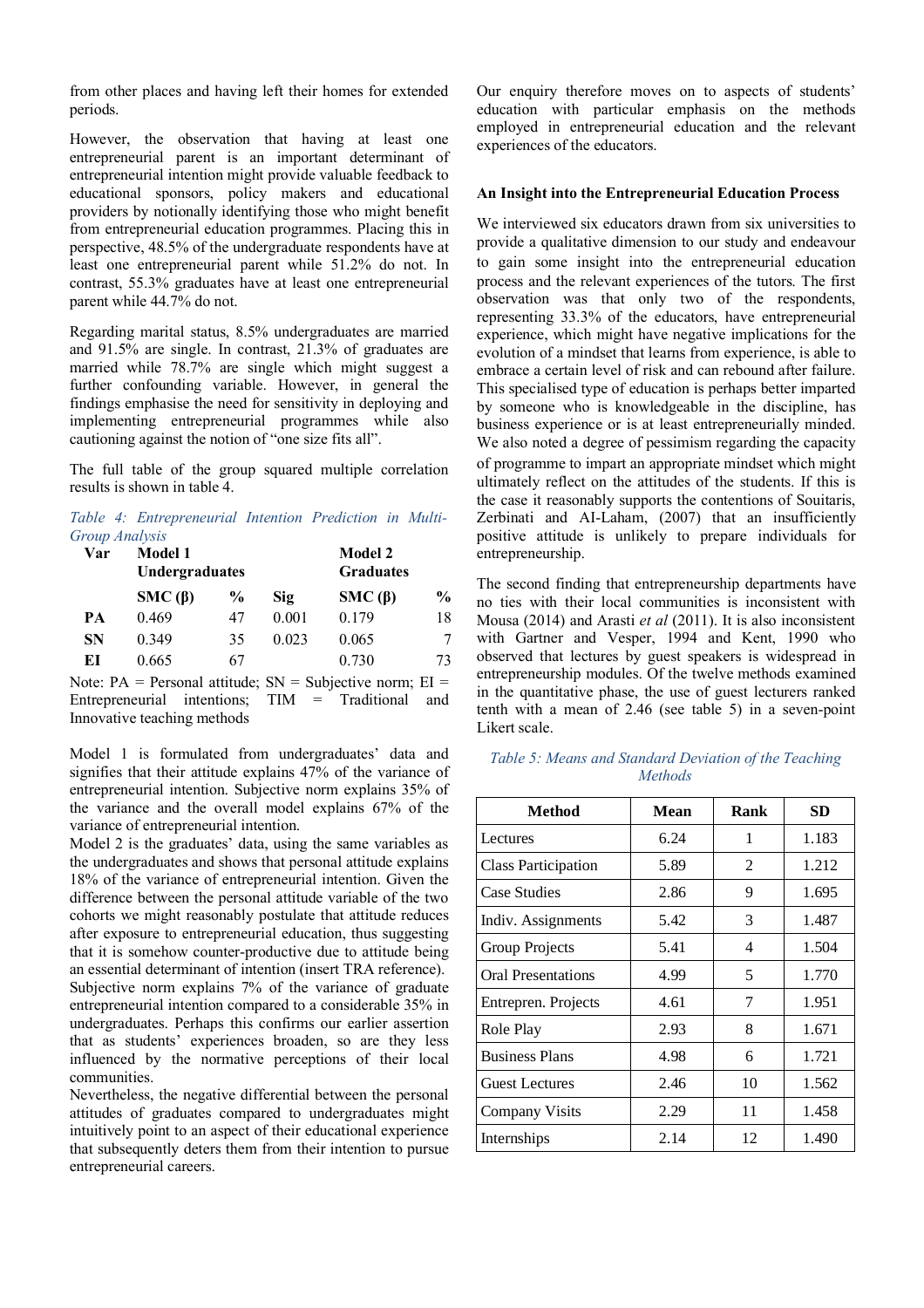Local community ties pertain to the entrepreneurship unit having relationships with entrepreneurs in the local communities that might culminate in inviting them as guest lecturers, attending business plans competitions and facilitating students<sup>7</sup> internships in their businesses. As both quantitative and qualitative data reveal that the universities have little or no ties with their local communities, the invitation of guest lecturers is not a method commonly used in traditional classroom settings. Moreover, the educators might find it strange inviting entrepreneurs to the classroom given that such a method might not be commonplace in their own fields of specialisation.

The absence of guest lecturers in the entrepreneurship classroom denies learners the opportunity to learn about the experiences of local entrepreneurs and the possibility of networking with them or even having them as mentors. It also robs the learners of a means by which their attitudes might be positively influenced. It might also reflect the absence of one of the components of the entrepreneurial ecosystem which can create positive ripple effects and promote the opportunity for elements like mentoring, networking, and internships within local businesses. Moreover, guest lecturers simply sharing their experiences and having interactions with the learners could create a positive image of entrepreneurs and entrepreneurship and consequently impact on their attitudes and motivation towards entrepreneurship (Diegoli *et al*., (2018).

This finding may help to explain the contraction in the personal attitude and entrepreneurial intention of the graduates after participation in the programme and perhaps have implication for policy reforms in the design, implementation and teaching of entrepreneurial modules. Thus, the discipline of entrepreneurship has the unique attribute of consisting of several components and even the absence of one factor can impact on the entire programme (Coleman and Robb, 2018). Moreover, most of the educators mentioned that the large classes make it impracticable for some crucial practices like students' needs assessments. One tutor stated that even if the needs were assessed, the size will also not permit the provision of the individual services or training needed by the students.

Moreover, all of the interviewed educators mentioned that their entrepreneurial programme does not have a special internship attached to it. Consequently, participants do not have the opportunity to experience "business thinking" at first hand. However, university-wide student industrial work experience which focuses on each student's core discipline has been in existence long before the introduction of entrepreneurship programmes. Regrettably, this has not been extended to include the entrepreneurship education programme and the teachers themselves do not see the need for an internship programme specifically designed for it when one exists for every other core discipline.

Partnering with the local community could play a vital role in supporting the entrepreneurship curriculum and its ultimate objectives. Involving the universities with local businesses might facilitate some of the best instructional techniques for budding entrepreneurs and provide effective role models and mentors for their continuing development. This has implication for both policy and practice in satisfying the Nigerian government's desire to stimulate economic growth and achieve a reduction in graduate unemployment.

# **Conclusions**

In general, the findings point to the teaching of entrepreneurship in Nigeria being comparatively undeveloped in the seventeen years since its introduction. Our results also indicate that the programme seems to suffer from a degree of negligence regarding the conjoining of lecturers' experience and may not have been well thought out.

Before the compulsory variant of 2002 the universities that delivered the programme were guided by research findings and the needs of their community. However, universities have since switched in compliance with national standards. Although the respondents believed that the wider curriculum taught before the advent of the Nigeria Universities Commissions' (NUC) minimum standards was superior, it was nevertheless felt that the former approach lacked uniformity.

However, opportunities clearly exist for Nigerian universities to address the shortcomings revealed in this study in order to improve outcomes. Discovering the most effective means of imparting the teachable skills and identifying the best combination between the objective of the programme, students' needs, and the appropriate pedagogies suggests the road to an effective entrepreneurship education programme.

As the qualitative element of our study was limited to six educators we are mindful of placing too much reliance on phenomenological data. Nevertheless, it is evident from all interviewees that teaching methods are biased strongly towards traditional methodologies. We have identified the improvements which we believe more innovative approaches will bring and consequently advocate that there is a need to balance traditional teaching methods with the more innovative approaches listed in table 5, allied to focused needs analysis that identifies the individual services or training needed by the students.

## **References:**

Adejimola, A. S. & Tayo-Olajubutu, O., 2009. Spinning Off an Entrepreneurship Culture Among Nigerian University Students: Prospects and Challenges. *African Journal of Business Management,* 3(3), pp. 080- 088.

Adeyeye, J. O. & Tugbobo, N. A., 2011. *An Analysis of Factors Influencing Hiring/Placement of Nigerian Graduates In Nigeria,* Lagos: ILO.

Adisa, T. A., Abdulraheem, I. & Mordi, C., 2014. The Characteristics and Challenges of Small Businesses in Africa: An Exploratory Study of Nigerian Small Business Owners. *Economic Insights - Trends and Challenges,* 3(4), pp. 1-14.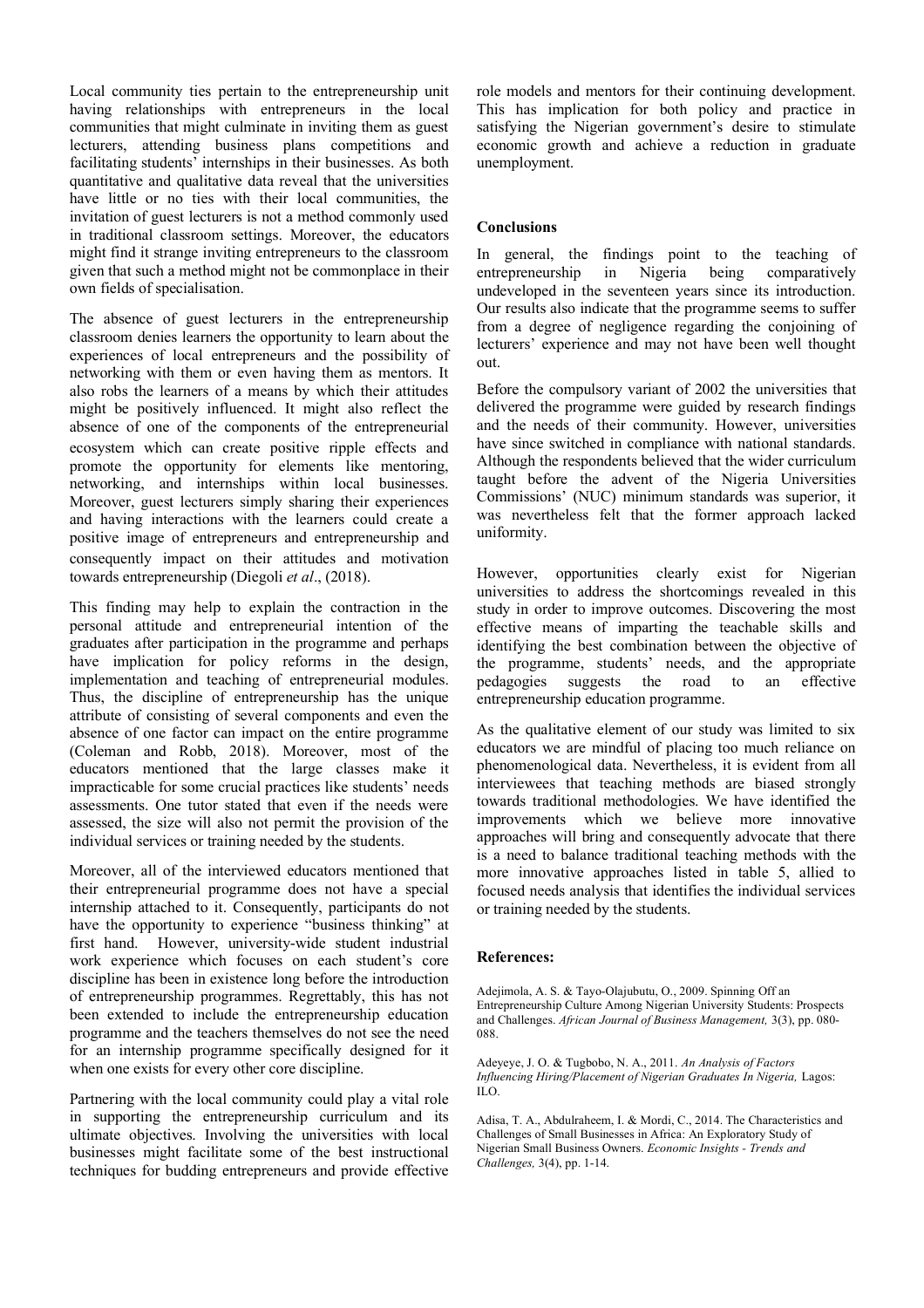Aliu, S., 2008. *Recent trends in entrepreneurship Education in Nigeria: Prospects and Challenges.* [Online] Available at: http://www.isbe.org.uk/ Dr.SolaAliu08

Anderson, J. C. & Gerbing, D. W., 1988. Structural Equation Modeling in Practice: A Review and Recommended Two-Step Approach. *PSYCHOLOGICAL BULLETIN,* 103(3), pp. 411-423.

Arasti, Z., Falavarjani, M. K. & Imanipour, N., 2011. A Study of Teaching Methods in Entrepreneurship Education for Graduate Students. *Higher Education Studies, 2(1), pp. ISSN 1925-4741.*

Aronson, E., Ellsworth, P., Carlsmith, J. M. & Gonzales, M. H., 1990. *Methods of Research in Social Psychology.* 2nd ed. New York: McGraw-Hill.

Başçi, E. S. & Alkan, R. M., 2015. Entrepreneurship Education at Universities: Suggestion for A Model Using Financial Support. *Procedia - Social and Behavioural Sciences,* Volume 195, pp. 865-861.

Bennet, M., 2006. Business Lecturers' Perception of the Nature of Entrepreneurship. *International Journal of Entrepreneurial Behaviour & Research,* 12(3), pp. 165-188.

Bosma, N. & Schutjens, V., 2011. Understanding Regional Variation im Entrepreneurial Activity and Entrepreneurial Attitude in Europe. *Ann Reg Sci,* pp. 47, 711-742.

Chen, C. C., Green, P. G. & Crick, A., 1998. Does Entrepreneurial Self-Efficacy Distinguish Entrepreneurs from Managers?. *Journal of Business Venturing,* 13(4), pp. 295-316.

Coleman, S. & Robb, A., 2018. Executive Forum: Linking Women's Growth-Oriented Entrepreneurship Policy and Practice: Results from the Rising Tide Angel Training Program. *Venture Capital,* 20(2), pp. 211-231.

Dawson, C. & Henley, A., 2012. "Push" versus "Pull" Entrepreneurship: An Ambiguous Distinction?. *International Journal of Entrepreneurial Behavior and Research,* 18(6), pp. 697-719.

Diegoli, R. B., Gutierrez, H. S. M. & los Salmones, M. M.-G., 2018. Teachers as Entrepreneurial Role Models: The Impact of a Teacher's Entrepreneurial Experience and Student Learning Styles in Entrepreneurial Intentions. *Journal of Entrepreneurship Education,* 21(1), pp. 1-11.

Dimitrova, M., Vadnjal, J. & Petrovska, I., 2014. Should I Become an Entrepreneur or an Employee: Dilemmas of Students in Macedonia and Slovenia. *International May Conference on Strategic Management. 23-25 May 2014, Bor, Serbia*. pp. 334-342

Fayolle, A. & Liñán, F., 2014. The Future of Research on Entrepreneurial Intentions. *Journal of Business Research*, Volume 67, Issue 5, pp. 663-666

Fayolle, A. & Toutain, O., 2013. Four Educational Principles to Rethink Ethically Entrepreneurship Education. *Revista de Economica Mundial,*  Volume 35, pp. 165-176.

Fiet, J. O., 2000. The Theoretical Side of Teaching Entrepreneurship. *Journal of Business Venturing,* Volume 16, pp. 1-24.

Fiet, J. O., 2001. The Pedagogical Side of Entrepreneurship Theory. *Journal of Business Venturing,* 16(2), pp. 101-117.

Gartner, W. B. & Vesper, K. H., 1994. Experiments in Entrepreneurship Education: Success and Failures. *Journal of Business Venturing, 9(3),* pp. 179-187.

Gird, A. & Bagraim, J. J., 2008. The Theory of Planned Behaviour as a Predictor of Entrepreneurial Intent Amongst Final-Year University Students. *South Africa Journal of Psychology,* 38(4), pp. 711-724.

Higgins, D., Smith, K. & Mirza, M., 2013. Entrepreneurial Education: Reflexive Approaches to Entrepreneurial Learning in Practice. *Journal of Entrepreneurship,* 22(2), pp. 135-160.

Hisrich, R. D., Peters, M. P., 1995. Entrepreneurship: Starting, Developing and Managing a New Enterprise. Irwin Publishing Limited*,* p. 130.

Jackson, J. E., Rodkey, G. R., 1994. The Attitudinal Climate for Entrepreneurial Activity. *Oxford University Press,* p. *358*.

Jones, B. & Iredale, N., 2010. Enterprise Education as a Pedagogy. *Education + Training,* 52(1), pp. 7-19.

Jones, P., Newbery, R. & Underwood, P., 2017. Enhanced Entrepreneurial Learning through Visual Experiential Learning. In: *Entrepreneurship Education.* s.l.:https:doi.org.10.1108/S2040-72462010000007013, pp. 197- 211.

Kent, C. A., 1990. Entrepreneurship education at the Collegiate Level: A Synopsis and Evaluation. In: C. A. Kent, ed. *Entrepreneurship Education.*  New York: Quorum Books.

Kirby, D. A., 2004. Entrepreneurship Education: Can Business Schools Meet the Challenge?. *Education + Training,* 46(8/9), pp. 510-519.

Krueger, N. F., 2000. The Cognitive Infrastructure of Opportunity Emergence. *Entrepreneurship Theory and Practice,* 24(3), pp. 5-23.

Krueger, N. F., 2007. What lies Beneath? The experiential Essence of Entrepreneurial Thinking. *Entrepreneurship Theory and Practice,* 31(1), pp. 123-138.

Law, K. M. Y. & Breznik, K., 2017. Impacts of Innovativeness and Attitude on Entrepreneurial Intention: Among Engineering and Non-engineering Students. *Int. J. Technol Des Educ,* 27(4), pp. 683-700.

Liñán, F. & Chen, Y.-W., 2009. Development and Cross-Cultural Application of a Specific Instrument to Measure Entrepreneurial Intentions. *Entrepreneurship Theory and Practice,* 33(3), pp. 593-617.

Liñán, F., Nabi, G. & Krueger, N., 2013. British and Spanish Entrepreneurial Intentions: A comparative Study. *Revista De Economia Mundial,* Volume 33, pp. 73-103.

Lindquist, M. J., Sol, J., & Praag, M. V., 2013*.* Why Do Entrepreneurial Parents Have Entrepreneurial Children? *Journal of Labour Economics, 33(2) (April 2015), pp. 269-296.*

MG Modern Ghana, 2013. *Africa's Most Entrepreneurial Ethnic groups.*  [Online] Available at: https://www.modernghana.com/news/455846/africans-mostentrepreneurial-groups.html

Misoska, A. N., Dimitrova, M. & Mrsik, J., 2016. Drivers of Entrepreneurial Intentions Among Business Students in Macedonia. *Economic Research (Routledge: Taylor and Francis),* 29(1), pp. 1062- 1074.

Sousa, W., 2014. *A Role Model Program for Innovation and Entrepreneurship.* [Online] Available at: http://www.ieche.com.sa/portal/en/2014/Seminars-168/A-Role Model Program for Innovation and Entrepreneurship

Mwasalwiba, E. S., 2010. Entrepreneurship Education: A Review of its Objectives, Teaching Methods, and Impact Indicators. *Education + Training,* 52(1), pp. 20-47.

Neck, H. & Greene, P., 2011. Entrepreneurship Education: Known Worlds and New Frontiers. *Journal of Small Business Management,* 49(1), pp. 55- 70.

Olutayo, O. A., 1999. The Igbo Entrepreneur in the Political Economy of Nigeria. *African Study Monographs,* 20(3), pp. 147-174.

Orugun, J. J. & Nafiu, A. T., 2014. An Exploratory Study of Igbo Entrepreneurial Activity and Business Success in Nigeria as the Panacea for economic Growth and Development. *International Journal of Scientific and Technology Research,* 3(9), pp. 158-165.

Pruett, M. et al., 2009. Explaining Entrepreneurial Intentions of University Students: A Cross-Cultural Study. *International Journal of Entrepreneurial Behaviour and Research,* 15(6), pp. 571-594.